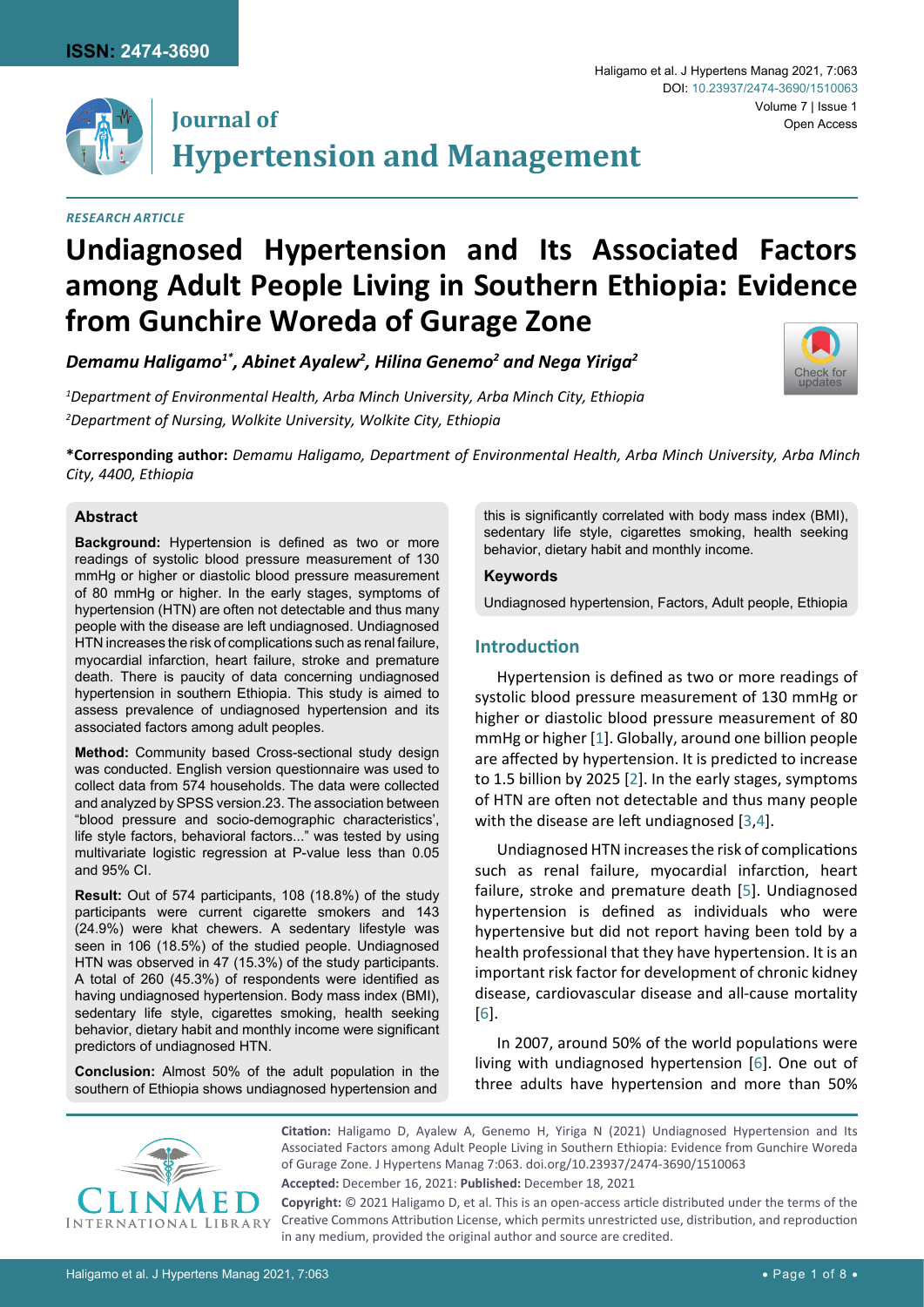of them are unaware of their status [[7\]](#page-6-6). The burden of undiagnosed hypertension increases with age increases, it ranges from 6.0% in the age group of 18-19 years to 28.7% in the age group of 65-69 years [[8](#page-6-7)]. Its prevalence is also significantly higher in the rural areas 20.7% compared to urban areas 16.1% and regarding sex it is higher in males 18.6% than in females 15.6% [[9](#page-6-8)]. About 75% of people with HTN live in low- and middleincome countries. People in such settings often have low awareness related to HTN, its treatment and control measures [[10\]](#page-6-9). This may lead to low healthcare-seeking behavior, which in turn results in a high prevalence of undiagnosed HTN in these populations. The prevalence of undiagnosed HTN was found to be 30% in the Sub-Saharan Africa (SSA). Of those with HTN, 73% were unaware of their HTN; only 18% received treatment and 7% had a controlled blood pressure measurement [\[11](#page-6-10)]. Ethiopia as a developing country, there are economic development, industrialization, nutrition transition and globalization that lead to a rapid change in lifestyles that paramount the risk of hypertension [[12\]](#page-6-11). In Ethiopia, the magnitude of undiagnosed hypertension is 15.6% and only a very small percentage of people had been aware of their high blood pressure [[13\]](#page-6-12).

Globally, around one billion people are affected by hypertension. It is predicted to increase to 1.5 billion by 2025 [[2](#page-6-1)]. In 2007, around 50% of the world populations were living with undiagnosed hypertension [[6\]](#page-6-5). One out of three adults has hypertension and more than 50% of them are unaware of their status [[7\]](#page-6-6). The study reports of Ethiopia NCD STEPS, 2016 indicate that 76.6% of the total population never been measured for blood pressure per year. Some studies indicate there was a high prevalence of undiagnosed hypertension among working-age groups that were major health problem which requires urgent action [[12](#page-6-11)[,14](#page-6-13)]. In Dabat, northern Ethiopia, only 16.4% of patients with HTN were on antihypertensive treatment, while 83.4% had not been diagnosed and/or treated for HTN [[15](#page-6-14)]. The prevalence of undiagnosed HTN was 13.3% in Gulele Sub-city, Addis Ababa, Ethiopia [[16](#page-6-15)]. Over 80% of patients with HTN had no awareness of their status [[17\]](#page-6-16). In Gondar, northern Ethiopia, among people with HTN, 37.0% did not know that they had HTN [\[18](#page-6-17)].

The burden of undiagnosed hypertension increases with age increases, it ranges from 6.0% in the age group of 18-19 years to 28.7% in the age group of 65-69 years [[8](#page-6-7)]. Its prevalence is also significantly higher in the rural areas 20.7% compared to urban areas 16.1% and regarding sex it is higher in males 18.6% than in females 15.6% [[9](#page-6-8)]. Harmful alcohol consumption, obesity and high salt intake were the risk factors significantly associated with undiagnosed HTN in northern India. In the same study, age (45-69-year age group), male gender, socioeconomic status and marital status were other risk factors which predicted having undiagnosed

HTN [[19\]](#page-6-18). Based on the study conducted in Hawassa in southern Ethiopia, the prevalence of undiagnosed HTN among the respondents was 12.3% [\[20](#page-6-19)]. Also, based on the study conducted in Northern Ethiopia the prevalence of undiagnosed hypertension among bank workers was 24.8% [\[21\]](#page-6-20).

High age and illiteracy predicted undiagnosed HTN in a rural community in Sudan [[22\]](#page-7-0). In Nigeria, undiagnosed HTN was significantly higher among older, married and obese traders. Age, occupation and marital status were significantly associated with undiagnosed HTN in Gulele Sub-city, Addis Ababa, Ethiopia [\[16](#page-6-15)].

Study shows being male, people with a family history of HTN, people who chewed khat, overweight or obese individuals and people with diabetes mellitus had a higher risk of undiagnosed HTN than their counterparts [\[20](#page-6-19)]. Also, it is studied that age, being male, having moderate knowledge, having poor knowledge, and being physically inactivity were variables significantly associated with undiagnosed hypertension [[21\]](#page-6-20).

The prevalence of HTN was higher among khat chewers in the past year than among non-chewers in Nekemte town in western Ethiopia [[23\]](#page-7-1). Chronic khat chewing was associated with increased systolic and diastolic blood pressure in Gurage Zone, southern Ethiopia [[24\]](#page-7-2). The report from Ethiopia NCD STEPS in 2016 indicated that 76.6% of the total population had never had their blood pressure measured. There was a high prevalence of undiagnosed HTN among adolescents [[12](#page-6-11),[23](#page-7-1)]. To the best of our knowledge, there is no report concerning undiagnosed hypertension in the area in Gurage Zone, Ethiopia. This study extracted the prevalence of undiagnosed hypertension and its associated factors among adults in the study area.

# **Methods**

This study will be conducted in Enemor Woreda. Enemor is one of the wored as in Gurage Zone of SNNPR in Ethiopia. It is 172 km far away from Addis-Ababa, Capital city of Ethiopia and 42 kilometers from Welkite, capital town of Gurage Zone. Based on the report of Woreda administration there is a total population of 22,735 of which 10,892 are males and 11,336 are females in the woreda. There are four Kebeles in the Woreda and there are 4,639 households in the Woreda. Among the total households, 1074 are found in Kuchira Kebele, 701 in Gunchira Mazoria Kebele, 1313 in Gunchure 01 Kebele and 1551 in Gunchure 02 Kebele. Community based cross sectional study was conducted on purposively selected Gunchure 01 and 02 Kebeles on August 2021. A total of 574 respondents were participated.

A multi-stage sampling method was used to select study participants. Purposive sampling method was used to select Enemor Woreda of Gurage zone for this study.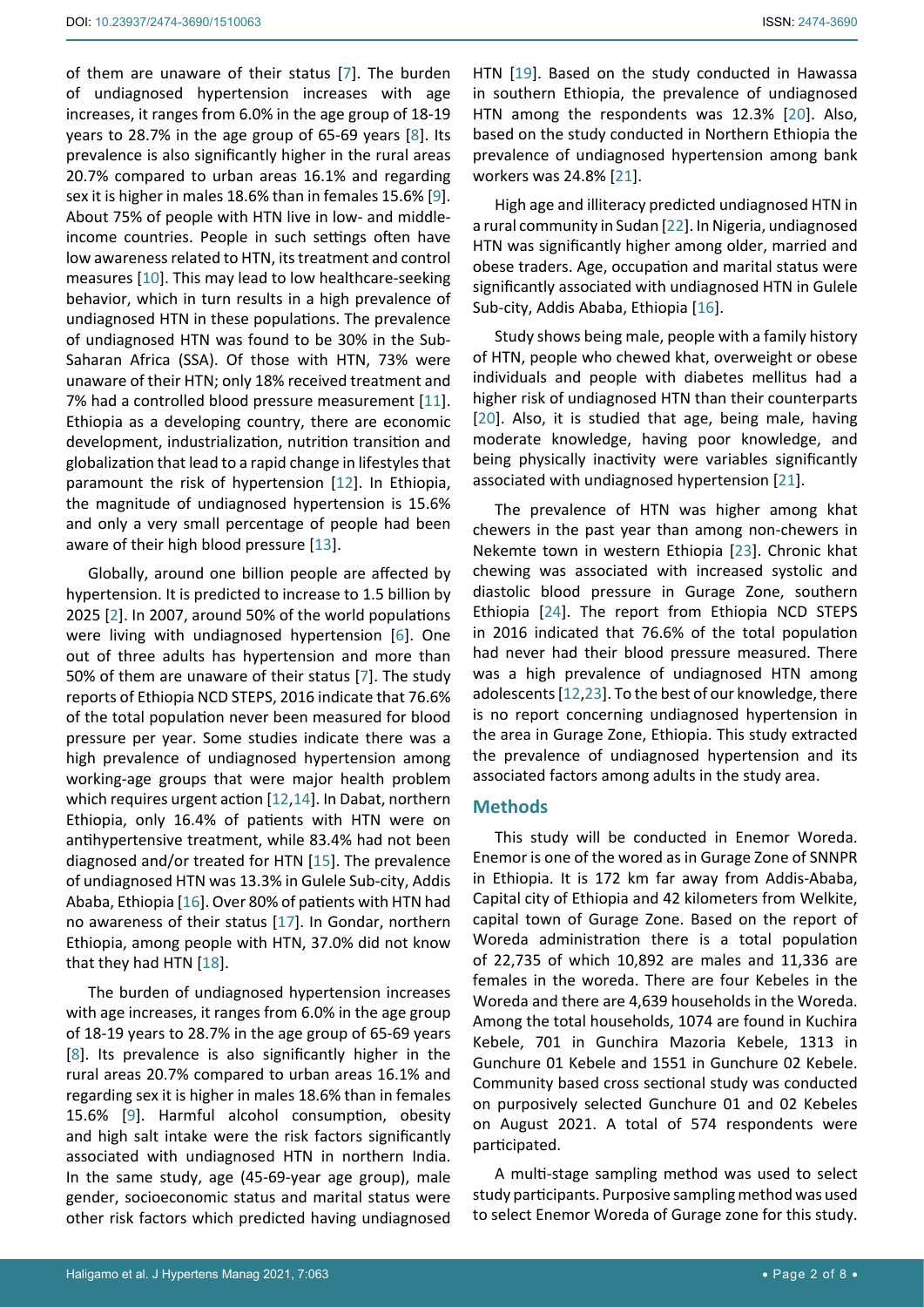To have enough sample size and to make our study more representative, the four Kebeles were included in this study. Households were selected by systematic random sampling method from each Kebele. The sample size was proportionally allocated based on the number of households to the Kebeles which were selected for this study. By systematic sampling technique households were included in to the study.

The survey instrument is adapted from the documents "Ethiopian NCD STEPS25" and a "modified WHO STEPwise approach surveillance instrument version 3.26". The instrument consists of three main sections: sociodemographic characteristics, knowledge or perception towards HTN and behavioral characteristics such as tobacco smoking, alcohol consumption and physical inactivity. It was prepared in English, then translated into Gurage and Amharic language and then retranslated back to English to check the consistency in meaning.

Using a pretested questionnaire, a face-to-face interview was conducted. After completing the interview, the weight, height and blood pressure of the study participant was measured. We calibrated instruments and standardized techniques to take the measurements. Weight was measured using an electronic scale. The instrument were checked and adjusted to zero for each measurement. Height was measured in the standing position. Blood pressure was measured three times in a sitting position using a standard mercury sphygmomanometer. The study participant took rest for 3-5 minutes between the consecutive measurements. The measurement was taken after confirming that the study participant are not smoked or drunk any caffeinated beverage within 30 minutes before measuring the blood pressure. The average of the three blood pressure measurements was calculated to determine the blood pressure of the participant.

Data entry and analysis was performed using SPSS version 23 statistical software. Descriptive statistics was computed to describe frequency distributions. Bivariate logistic regression analysis was carried out to identify candidate variables for multivariable logistic regression analysis. All factors with a *P*-value of ≤ 0.05 in the bivariate logistic regression analysis were included in the multivariable model. A multivariable logistic regression model was used to identify the independent predictors of undiagnosed HTN. Odds ratios (ORs) with 95% confidence intervals (CI) can be calculated. The result can declare statistically significant if the *P*-value was below 0.05 and the 95% CI couldn't cross the null value. The Hosmer-Lemes how goodness-of-fit statistic was used to assess whether the necessary assumptions for the application of multiple logistic regression are fulfilled.

Ethical clearance was obtained from Wolkite University ethical board committee. During data collection, the purpose of the study was clearly explained to the participants and informed verbal consent was obtained from each study participant for the data collection. Issues of rights, privacy and confidentiality were ensured during data collection period. Confidentiality was kept by making anonymous and assuring information will not be accessible to anyone. Privacy was maintained by arranging silent and comfortable place to the interviewer and study subject. Participants have the right to participate or not and to withdraw at any time when they feel discomfort.

The findings of this study was submitted and presented to Wolkite University, department of Nursing. Effort will be made to present this study in different symposiums.

# **Result**

# **Socio-demographic characteristics**

From 590 total sample size 574 households were participated in this study with a response rate of 97.3%. About 289 (50.3%) of respondents are within the age range of 30-49 years. Among the respondents majority 362 (63.1%) were females and only 34 (5.9%) were unable to read and write. The marital status of respondents indicates that 538 (93.7%) were married. Two hundred four (35.3%) of the respondents were followers of Orthodox Christianity followed by Muslims which accounts 160 (27.9%). Regarding their monthly income, 321 (55.9%) of the respondents have income level of 2000 and above Ethiopian birr. Out of total respondents 302 (52.6%) were from rural areas ([Table 1\)](#page-3-0).

#### **Physical activity status of study participants**

The vigorous activities  $\geq 10$  minute/day: 396 (69%) sawing hardwood, 163 (28.4%) ploughing, 37 (6.4%) playing football and 75 (13.1%) weight lifting > 20 kg as daily physical activities. The study participants involved in moderate activities at least 10 minute/day were mainly 412 (71.8%) washing clothes by hand, 401 (69.9%) drawing (Fetching) water and 537 (93.6%) walking. The prevalence of sedentary life style or physically inactive was 24 (4.2%) ([Table 2](#page-3-1)).

# **Behavioral and personal characteristics including family history of participants**

About 108 (18.8%) of the study participants were current cigarette smokers and 143 (24.9%) were khat chewers. Regarding alcohol consumption, 110 participants (19.2%) had drunk alcohol in the previous year. A sedentary lifestyle was seen in 106 (18.5%) of the studied people. The body mass index (BMI) for 88 (21.9%) of the study participants was 25 kg/m<sup>2</sup> or more. A total of 260 (45.3%) of respondents were identified by this study as having undiagnosed hypertension [\(Table 3\)](#page-3-2).

# **Knowledge, attitude and practice of study participants on hypertension**

Among the interviewed people, about 325 (56.5%)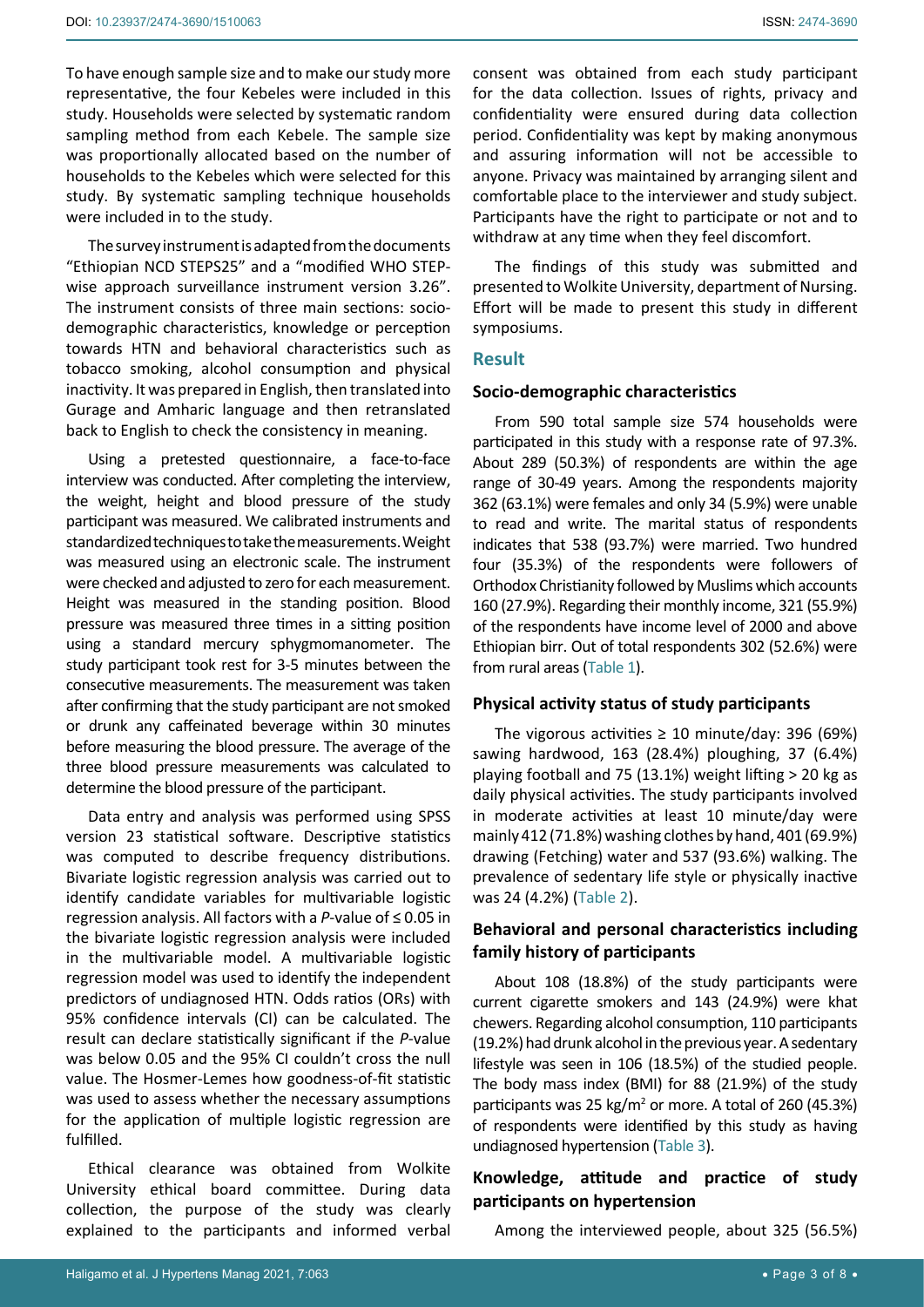<span id="page-3-0"></span>**Table 1:** Socio-demographic characteristics of study participants (n = 574).

| <b>Characteristics</b>       | <b>Number</b><br>Percentage (%) |      |  |  |
|------------------------------|---------------------------------|------|--|--|
| Sex                          |                                 |      |  |  |
| Male                         | 212                             | 36.9 |  |  |
| Female                       | 362                             | 63.1 |  |  |
| Age                          |                                 |      |  |  |
| 18-29                        | 117                             | 20.4 |  |  |
| 30-49                        | 289                             | 50.3 |  |  |
| $\geq 50$                    | 168                             | 29.3 |  |  |
| Religion                     |                                 |      |  |  |
| Orthodox                     | 204                             | 35.5 |  |  |
| Muslim                       | 160                             | 27.9 |  |  |
| Protestant                   | 156                             | 27.2 |  |  |
| Catholic                     | 54                              | 9.4  |  |  |
| <b>Marital status</b>        |                                 |      |  |  |
| Married                      | 538                             | 93.7 |  |  |
| Divorced                     | 36                              | 6.3  |  |  |
| <b>Level of education</b>    |                                 |      |  |  |
| Unable to read and write     | 34                              | 5.9  |  |  |
| Able to read and write       | 281                             | 49   |  |  |
| Primary school               | 223                             | 38.9 |  |  |
| High school and above        | 36                              | 6.3  |  |  |
| <b>Occupation of mothers</b> |                                 |      |  |  |
| Farmer                       | 176                             | 30.7 |  |  |
| Non-employee                 | 291                             | 50.7 |  |  |
| Employed                     | 35                              | 6.1  |  |  |
| Other                        | 72                              | 12.5 |  |  |
| <b>Monthly income</b>        |                                 |      |  |  |
| Less than 2000               | 253                             | 44.1 |  |  |
| Greater or equal to 2000     | 321                             | 55.9 |  |  |
| <b>Residence</b>             |                                 |      |  |  |
| Urban                        | 302                             | 52.6 |  |  |
| Rural                        | 272                             | 47.4 |  |  |

<span id="page-3-2"></span>**Table 3:** Behavioral characteristics, personal and family history of morbidities of the study participants.

| <b>Variables</b>                  | <b>Number</b> | Percentage (%) |  |  |
|-----------------------------------|---------------|----------------|--|--|
| <b>History of hypertension</b>    |               |                |  |  |
| Yes                               | 180           | 31.4           |  |  |
| No                                | 394           | 68.6           |  |  |
| <b>Cigarette smoking</b>          |               |                |  |  |
| Yes                               | 108           | 18.8           |  |  |
| No                                | 466           | 81.2           |  |  |
| <b>Alcohol drinking</b>           |               |                |  |  |
| Yes                               | 110           | 19.2           |  |  |
| No                                | 464           | 80.8           |  |  |
| <b>Chat chewing</b>               |               |                |  |  |
| Yes                               | 143           | 24.9           |  |  |
| No                                | 431           | 75.1           |  |  |
| Sedentary life style              |               |                |  |  |
| Yes                               | 106           | 18.5           |  |  |
| No                                | 468           | 81.5           |  |  |
| <b>Dietary habit</b>              |               |                |  |  |
| Enjera with wotsi                 | 217           | 37.8           |  |  |
| Qocho                             | 357           | 62.2           |  |  |
| <b>BMI</b>                        |               |                |  |  |
| < 25                              | 486           | 84.7           |  |  |
| $\geq 25$                         | 88            | 15.3           |  |  |
| <b>Diabetic mellitus</b>          |               |                |  |  |
| Yes                               | 107           | 18.6           |  |  |
| No                                | 467           | 81.4           |  |  |
| <b>Health seeking behavior</b>    |               |                |  |  |
| Yes                               | 466           | 81.2           |  |  |
| No                                | 108           | 18.8           |  |  |
| <b>Blood pressure measurement</b> |               |                |  |  |
| No undiagnosed<br>hypertension    | 314           | 54.7           |  |  |
| Undiagnosed hypertension          | 260           | 45.3           |  |  |

<span id="page-3-1"></span>**Table 2:** Daily physical activities among study participants in selected household.

| <b>Variables</b>           | Category                 | No         | $\leq$ 10 minute | > 10 minute |
|----------------------------|--------------------------|------------|------------------|-------------|
|                            |                          | No. (%)    | No. (%)          | No. (%)     |
| <b>Vigorous activities</b> | Sawing hardwood          | 108(18.8)  | 70 (12.2)        | 396 (69)    |
|                            | Ploughing                | 303(52.8)  | 108 (18.8)       | 163 (28.4)  |
|                            | Playing football         | 431 (75.1) | 106 (18.5)       | 37(6.4)     |
|                            | Weight lifting (> 20 kg) | 443 (77.2) | 56 (9.8)         | 75(13.1)    |
| <b>Moderate activities</b> | Gardening                | 127(22.1)  | 219 (38.2)       | 228 (39.7)  |
|                            | Washing clothes by hand  | 63(11)     | 99 (17.2)        | 412 (71.8)  |
|                            | Drawing (Fetching) water | 80 (13.9)  | 93(16.2)         | 401 (69.9)  |
|                            | Walking                  | 24(4.2)    | 13(2.3)          | 537 (93.6)  |
|                            | Riding pedal bicycle     | 550 (95.8) | 11(1.9)          | 13(2.3)     |

seeks treatment for HTN symptoms. About 144 (25.1%) of respondents, responded that HTN can be prevented, while 252 (43.9%) knew that HTN could cause complications. Moreover, 253 study participants (44.1%) perceived their susceptibility to HTN. Majority of respondents, 324 (56.4%) had good knowledge towards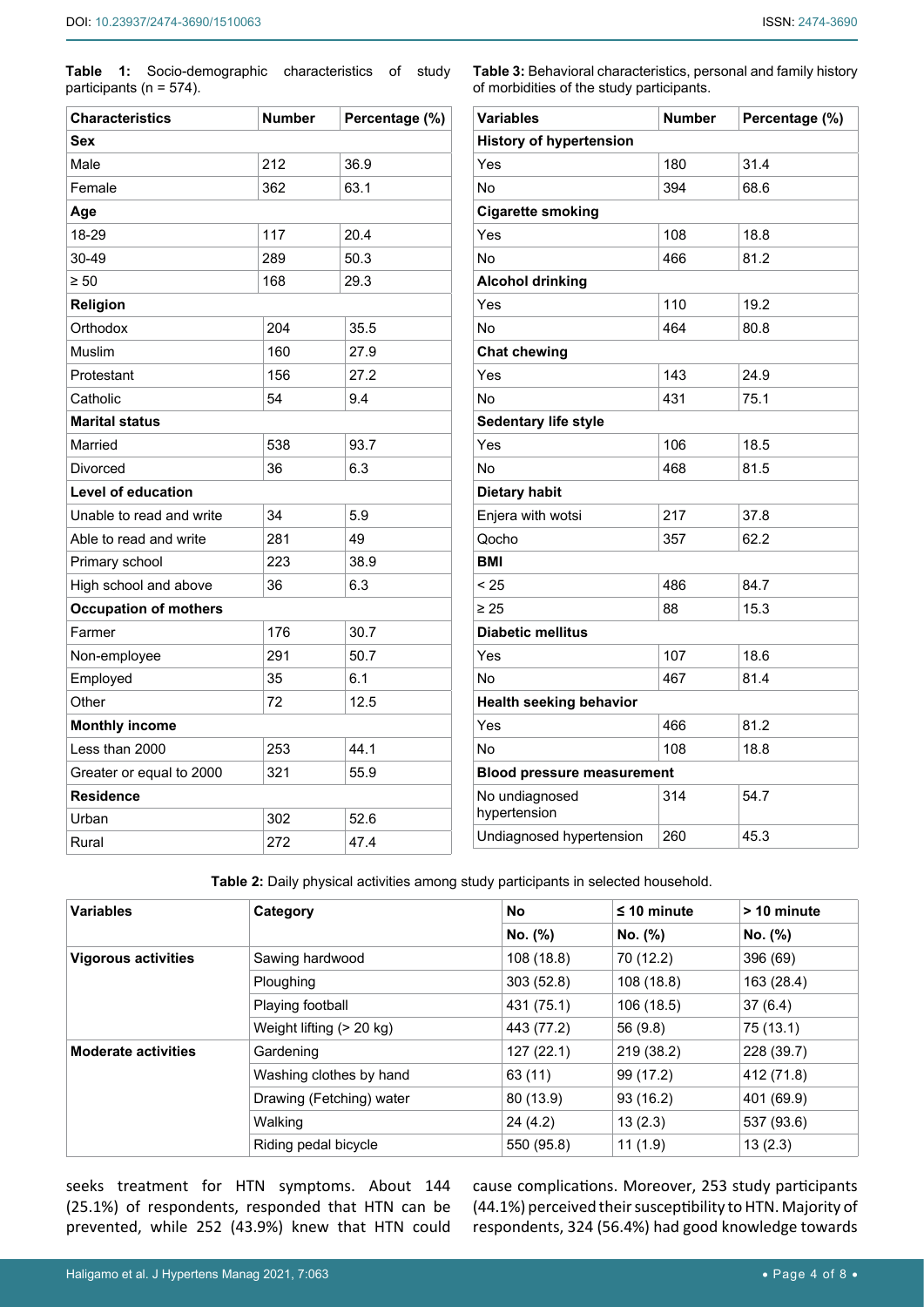<span id="page-4-0"></span>**Table 4:** Knowledge, perception and practice of the study participants towards hypertension reported causes.

| <b>Variables</b>                                | <b>Number</b> | Percentage (%) |  |  |
|-------------------------------------------------|---------------|----------------|--|--|
| Reported causes of hypertension                 |               |                |  |  |
| Stressful life situation                        | 475           | 82.8           |  |  |
| High salt and fat diet                          | 57            | 9.9            |  |  |
| Sedentary lifestyle                             | 42            | 7.3            |  |  |
| Knew symptoms of hypertension                   |               |                |  |  |
| Yes                                             | 261           | 45.5           |  |  |
| No                                              | 313           | 54.5           |  |  |
| <b>Hypertension can be prevented</b>            |               |                |  |  |
| Yes                                             | 144           | 25.1           |  |  |
| No                                              | 430           | 74.9           |  |  |
| <b>Hypertension causes complication</b>         |               |                |  |  |
| Yes                                             | 252           | 43.9           |  |  |
| No                                              | 322           | 56.1           |  |  |
| Regular blood pressure measurement is important |               |                |  |  |
| Yes                                             | 574           | 100            |  |  |
| Seek care for hypertension symptoms             |               |                |  |  |
| Yes                                             | 325           | 56.6           |  |  |
| No                                              | 249           | 43.4           |  |  |
| Ever had blood pressure measurement             |               |                |  |  |
| Yes                                             | 107           | 18.6           |  |  |
| No                                              | 467           | 81.4           |  |  |
| Perceived susceptibility to hypertension        |               |                |  |  |
| Yes                                             | 253           | 44.1           |  |  |
| No                                              | 321           | 55.9           |  |  |
| Knowledge                                       |               |                |  |  |
| Good                                            | 324           | 56.4           |  |  |
| Poor                                            | 250           | 43.6           |  |  |

hypertension. The number of people who said stressful life situation is a reported cause of hypertension was 475 (82.8%), whereas all respondents said that regular blood pressure measurement is important [\(Table 4\)](#page-4-0).

#### **Risk factors for undiagnosed hypertension**

The association between dependent and independent variables was checked by using bivariate logistic regression at p < 0.25 and then candidates were selected for analysis by multivariable binary logistic regression. In a bivariate analysis, level of educational, body mass index (BMI), sedentary life style, cigarettes smoking, health seeking behavior, dietary habit and monthly income showed significant statistical association with undiagnosed HTN. The strength of association between the dependent and independent variables was determined by calculating the odds ratio. Finally, the variables which have significant association were identified on the basis of AOR with 95% CI and p < 0.05 in multivariable logistic regression. In a multivariate analysis, however, level of educational, BMI, sedentary

life style, cigarettes smoking, health seeking behavior, dietary habit and monthly income maintained the significance in predicting undiagnosed HTN.

Respondents having sedentary life style had about 2.24 times higher risk of undiagnosed HTN (AOR = 2.24, 95% CI1.37, 3.67; *P* < 0.001) than those who did not. People who had body mass index (BMI) of 25 and above had 2.42 times an increased risk of undiagnosed HTN compared to those below 25 (AOR = 2.42, 95% CI1.43, 4.09; *P* < 0.001). On the other hand, compared to respondents who smoke, those respondents who did not smoke were 0.45 times less likely to have undiagnosed HTN [AOR: 0.45 (0.28, 0.73)]. In the same way, compared to those who did not had health seeking behavior, those who had were 0.41 times less likely to have undiagnosed HTN [AOR: 0.41 (0.25, 0.66)]. Also, compared to respondents who have monthly income less than 2000 Ethiopian birr, those who have above were 0.68 times less likely to have undiagnosed HTN [AOR: 0.68 (0.48, 0.97)]. Also, compared to those who eat Enjera with Wotsi, those who eat Qocho were 0.57 times less likely to have undiagnosed HTN [AOR: 0.57 (0.40, 0.83)]. Similarly, compared to those who have poor knowledge towards hypertension, those who have good knowledge were 0.27 times less likely to have undiagnosed HTN [AOR: 0.27 (0.15, 0.46)] ([Table 5](#page-5-0)).

# **Discussion**

Our study shows a total of 260 (45.3%) of respondents were identified by as having undiagnosed hypertension. Our study identified that factors like level of education, BMI, sedentary life style, cigarettes smoking, health seeking behavior, dietary habit and monthly income maintained the significance in predicting undiagnosed HTN.

About 45.3% of respondents had undiagnosed HTN in this study which is lower than 70% of people with HTN in Indonesia that had undiagnosed HTN [\[25\]](#page-7-3), higher than report in Vietnam found a prevalence of 17.4% [[26\]](#page-7-4), higher than prevalence of undiagnosed HTN 22.0% in the USA [[27\]](#page-7-5), higher than 31.7% in Sri Lanka [\[28](#page-7-6)], higher than 10.1% in a rural population in India [\[12](#page-6-11)], higher than 26% in western India [\[19,](#page-6-18)[29](#page-7-7)], higher than 42.7% of study participants had undiagnosed or uncontrolled HTN in Lebanon [[30\]](#page-7-8) and higher than prevalence of undiagnosed HTN in a rural community in Sudan 38.2% [\[22\]](#page-7-0). Our prevalence is also lower than study conducted in Hawassa showing Undiagnosed HTN of 47 (12.3%) of the study participants [[20\]](#page-6-19).

About 108 (18.8%) of our study participants were current cigarette smokers which is lower than study conducted in Hawassa in Ethiopia stated that 14 (3.7%) were current cigarette smokers [[20\]](#page-6-19) and 143 (24.9%) were khat chewers in this study which is higher than 48 (12.5%) were khat chewers [[20](#page-6-19)]. Regarding alcohol consumption, our study shows 110 participants (19.2%)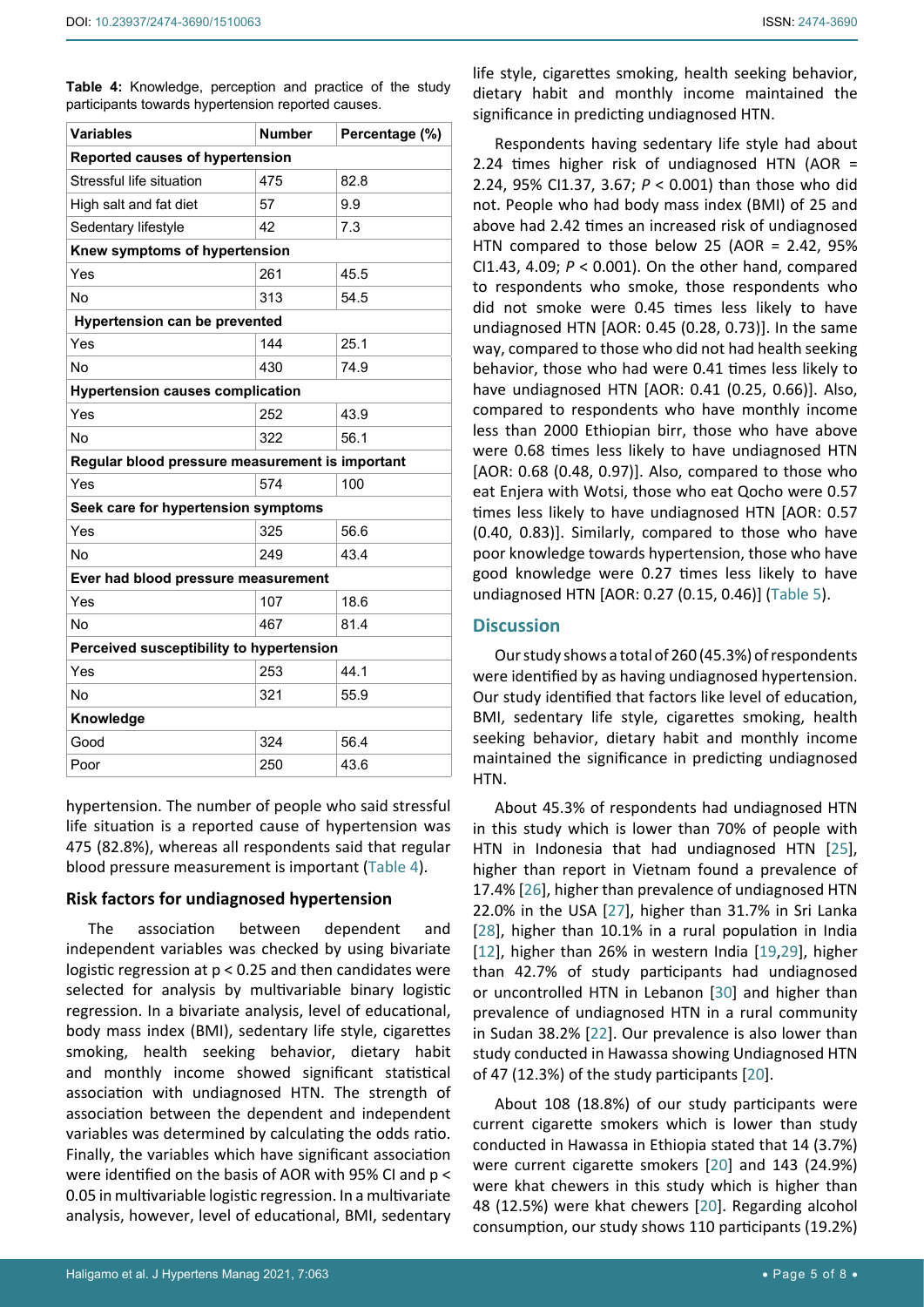<span id="page-5-0"></span>

| Table 5: Logistic regression analysis result for association between variables. |
|---------------------------------------------------------------------------------|
|---------------------------------------------------------------------------------|

|                                | <b>Undiagnosed</b><br>hypertension |            | <b>COR (95% CI)</b> |                   |  |
|--------------------------------|------------------------------------|------------|---------------------|-------------------|--|
|                                |                                    |            |                     | AOR (95% CI)      |  |
| <b>Characteristics</b>         | <b>No</b>                          | <b>Yes</b> |                     |                   |  |
|                                | No. (%)                            | No. (%)    |                     |                   |  |
| Sedentary life style           |                                    |            |                     |                   |  |
| Yes                            | 70 (12.2)                          | 36(6.3)    | 1.79 (1.15, 2.77)   | 2.24 (1.37, 3.67) |  |
| No                             | 244 (42.5)                         | 224 (39)   | $P-value = 0.01$    | P < 0.001         |  |
| <b>Level of education</b>      |                                    |            |                     |                   |  |
| Illiterate                     | 11(1.9)                            | 23(4)      | 0.75(0.59, 0.95)    | 0.83(0.64, 1.07)  |  |
| Read and write                 | 152 (26.5)                         | 129 (22.5) | $P-value = 0.02$    | $P-value = 0.15$  |  |
| Primary school                 | 128 (22.3)                         | 95 (16.6)  |                     |                   |  |
| <b>High school and above</b>   | 23(4)                              | 13(2.3)    |                     |                   |  |
| <b>Cigarette smoking</b>       |                                    |            |                     |                   |  |
| Yes                            | 45 (7.8)                           | 63 (11)    | 0.52(0.34, 0.80)    | 0.45(0.28, 0.73)  |  |
| No                             | 269 (46.9)                         | 197 (34.3) | P < 0.001           | P < 0.001         |  |
| <b>Health seeking behavior</b> |                                    |            |                     |                   |  |
| Yes                            | 240 (41.8)                         | 226 (39.4) | 0.49(0.31, 0.76)    | 0.41(0.25, 0.66)  |  |
| <b>No</b>                      | 74 (12.9)                          | 34(5.9)    | P < 0.001           | P < 0.001         |  |
| <b>Dietary habit</b>           |                                    |            |                     |                   |  |
| Enjera with wotsi              | 102 (17.8)                         | 115(20)    | 0.61(0.43, 0.85)    | 0.57(0.40, 0.83)  |  |
| Qocho                          | 212 (36.9)                         | 34(5.9)    | P < 0.001           | P < 0.001         |  |
| <b>Body mass index (BMI)</b>   |                                    |            |                     |                   |  |
| Less than 25                   | 278 (48.4)                         | 208 (36.2) | 1.93 (1.22, 3.06)   | 2.42 (1.43, 4.09) |  |
| Greater or equal to 25         | 36(6.3)                            | 52(9.1)    | $P-value = 0.01$    | P < 0.001         |  |
| <b>Monthly income</b>          |                                    |            |                     |                   |  |
| Less than 2000                 | 126 (22)                           | 127(22.1)  | 0.70(0.50, 0.98)    | 0.68(0.48, 0.97)  |  |
| Greater or equal to 2000       | 188 (32.8)                         | 133 (23.2) | $P$ -value = $0.04$ | $P-value = 0.03$  |  |
| Knowledge on hypertension      |                                    |            |                     |                   |  |
| Good                           | 147 (25.6)                         | 177 (30.8) | 0.41(0.29, 0.58)    | 0.27(0.15, 0.46)  |  |
| Poor                           | 167 (29.1)                         | 83 (14.5)  | P < 0.001           | P < 0.001         |  |

COR: Crude odds ratio; AOR: Adjusted odds ratio

had drunk alcohol in the previous year which is higher than other study showing 63 participants (16.4%) had drunk alcohol in the previous year [\[20](#page-6-19)]. A sedentary lifestyle was seen in 106 (18.5%) of the studied people in our study which is lower than 148 (38.6%) of the studied people [\[20\]](#page-6-19). The BMI for 88 (21.9%) of the study participants was 25  $kg/m^2$  or more which is lower than 84 (21.9%) of the study participants was 25 kg/m<sup>2</sup> or more [\[20](#page-6-19)].

This study showed that people who had BMI of 25 and above had 2.42 times an increased risk of undiagnosed HTN compared to those below 25 (AOR = 2.42, 95% CI 1.43, 4.09; *P* = 0.000]. The strength our study is slightly lower than a study that noted people with higher BMI had an increased risk of having undiagnosed HTN (AOR = 3.5, 95% CI 1.7, 7.3; *P* = 0.001) [[20\]](#page-6-19). The result of this study is also slightly lower in strength than other study showing BMI 25 Kg/m<sup>2</sup> and above or over weight/

obesity had about 3 times more exposed to develop undiagnosed hypertension with [AOR 3.06, 95% CI: 1.41, 6.65] when compared to their counterparts.

Our study also shows respondents having sedentary life style had about 2.24 times higher risk of undiagnosed HTN [AOR = 2.24, 95% CI 1.37, 3.67; *P* < 0.001] than those who did not. On the other hand, compared to respondents who smoke, those respondents who did not smoke were 0.45 times less likely to have undiagnosed HTN [AOR: 0.45 (0.28, 0.73)]. In the same way, compared to those who did not had health seeking behavior, those who had were 0.41 times less likely to have undiagnosed HTN [AOR: 0.41 (0.25, 0.66)]. Also, compared to respondents who have monthly income less than 2000 Ethiopian birr, those who have above were 0.68 times less likely to have undiagnosed HTN [AOR: 0.68 (0.48, 0.97)]. Also, compared to those who eat Enjera with Wotsi, those who eat Qocho were 0.57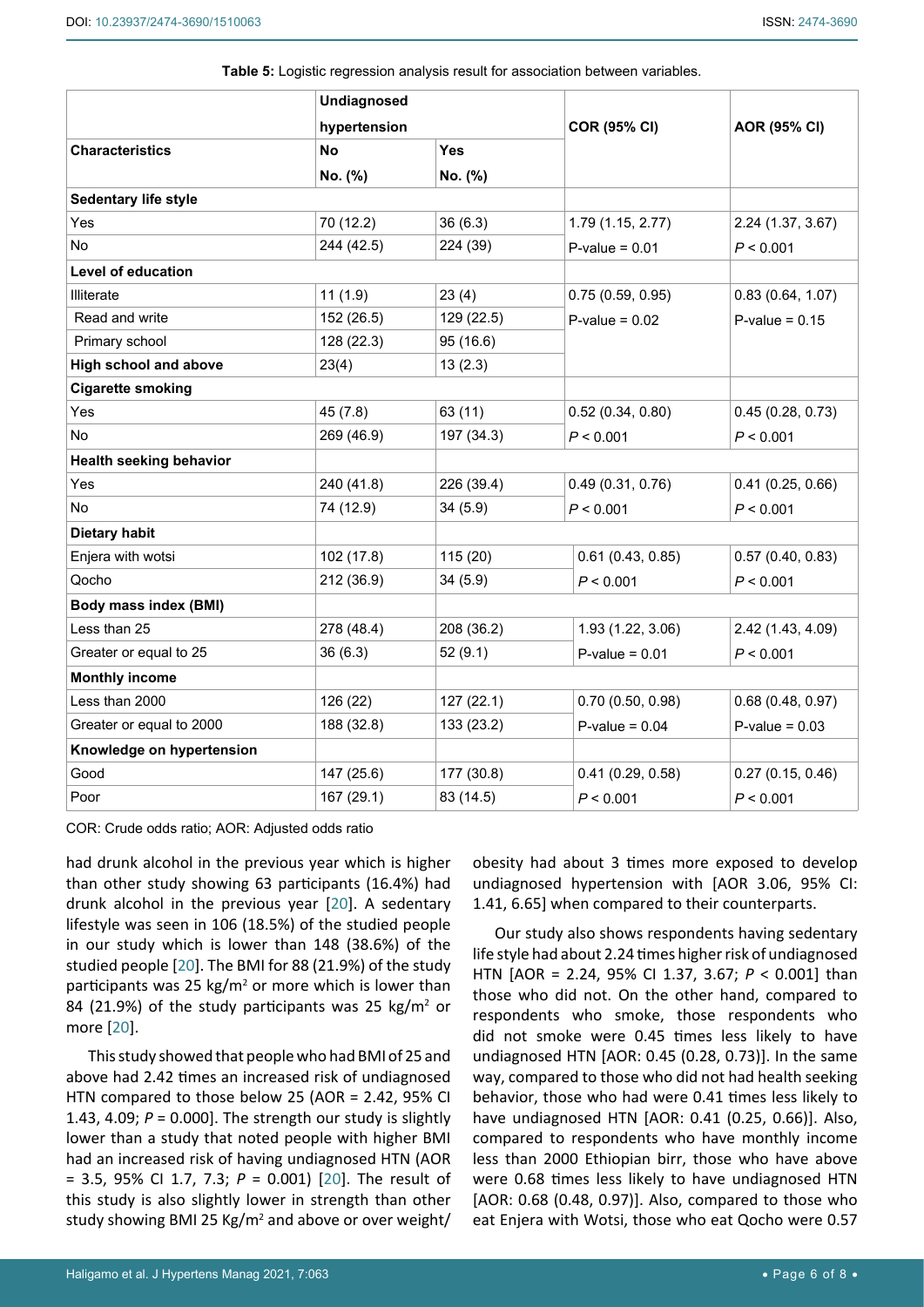times less likely to have undiagnosed HTN [AOR: 0.57 (0.40, 0.83)].

Our study shows that when compared to those who have poor knowledge towards hypertension, those who have good knowledge were 0.27 times less likely to have undiagnosed HTN [AOR: 0.27 (0.15, 0.46)] and other study also indicated that those who had moderate knowledge about hypertension were 3.81 times more likely to have undiagnosed hypertension as compared with those who had good knowledge with (AOR = 3.81, 95% CI: 2.29-6.34) [[21\]](#page-6-20).

# **Conclusion**

According to this study one out of two respondents were found to have undiagnosed hypertension. BMI, sedentary life style, cigarettes smoking, health seeking behavior, dietary habit and monthly income maintained the significance in predicting undiagnosed HTN.

Awareness creation by healthcare professionals in a community and at healthcare institutions should be needed for community members about the importance identifying undiagnosed hypertension and was of managing it. Disseminating health information to community members to know in detail about undiagnosed hypertension and contributing factors.

# **Conflict of Interest**

The authors declare that they have no conflict of interest.

#### **Acknowledgments**

We would like to recognize Wolkite University, department of Nursing, for giving us an opportunity to conduct this research. Our appreciation also goes to the research advisors Mr. Shegaw Tesfa and Mr. Tariku Gebrie for their support through advice and provision of important information during development of this research.

# **References**

- <span id="page-6-0"></span>1. [Carey RM, Whelton PK \(2018\) Prevention, detection,](https://pubmed.ncbi.nlm.nih.gov/29357392/)  [evaluation, and management of high](https://pubmed.ncbi.nlm.nih.gov/29357392/) blood pressure [in adults: Synopsis of the 2017 American College of](https://pubmed.ncbi.nlm.nih.gov/29357392/)  [Cardiology/American Heart Association Hypertension](https://pubmed.ncbi.nlm.nih.gov/29357392/)  [Guideline. Ann Intern Med 168: 351-358.](https://pubmed.ncbi.nlm.nih.gov/29357392/)
- <span id="page-6-1"></span>2. [Chockalingam A \(2007\) Impact of world hypertension day.](https://www.ncbi.nlm.nih.gov/labs/pmc/articles/PMC2650754/)  [Can J Cardiol 23: 517-519.](https://www.ncbi.nlm.nih.gov/labs/pmc/articles/PMC2650754/)
- <span id="page-6-2"></span>3. [Roth GA, Abate D, Abate KH, Abay SM, Abbafati C, et](https://www.thelancet.com/journals/lancet/article/PIIS0140-6736(18)32203-7/fulltext)  [al. \(2018\) Global, regional, and national age-sex-specific](https://www.thelancet.com/journals/lancet/article/PIIS0140-6736(18)32203-7/fulltext)  [mortality for 282 causes of death in 195 countries and](https://www.thelancet.com/journals/lancet/article/PIIS0140-6736(18)32203-7/fulltext)  [territories, 1980-2017: A systematic analysis for the](https://www.thelancet.com/journals/lancet/article/PIIS0140-6736(18)32203-7/fulltext) global [burden of disease study 2017. The Lancet 392: 1736-1788.](https://www.thelancet.com/journals/lancet/article/PIIS0140-6736(18)32203-7/fulltext)
- <span id="page-6-3"></span>4. [WHO W \(2013\) A global brief on hypertension: Silent killer,](https://www.who.int/publications/i/item/a-global-brief-on-hypertension-silent-killer-global-public-health-crisis-world-health-day-2013)  [global public health crisis.](https://www.who.int/publications/i/item/a-global-brief-on-hypertension-silent-killer-global-public-health-crisis-world-health-day-2013)
- <span id="page-6-4"></span>5. [Misganaw A, Melaku YA, Tessema GA, Deribew A, Deribe](https://portal.sahmriresearch.org/en/publications/national-disability-adjusted-life-years-dalys-for-257-diseases-an)  [K, et al. \(2017\) National disability-adjusted life years](https://portal.sahmriresearch.org/en/publications/national-disability-adjusted-life-years-dalys-for-257-diseases-an)  [\(DALYs\) for 257 diseases and injuries in Ethiopia, 1990-](https://portal.sahmriresearch.org/en/publications/national-disability-adjusted-life-years-dalys-for-257-diseases-an) [2015: Findings from the global burden of disease study](https://portal.sahmriresearch.org/en/publications/national-disability-adjusted-life-years-dalys-for-257-diseases-an)  [2015. Population health metrics 15: 1-16.](https://portal.sahmriresearch.org/en/publications/national-disability-adjusted-life-years-dalys-for-257-diseases-an)
- <span id="page-6-5"></span>6. [Mazimpaka C, Nsanzimana S, Logan J, Binagwaho A,](https://www.sciedu.ca/journal/index.php/jms/article/view/15182/9414)  [Wong R \(2019\) Assessing the magnitude and risk factors](https://www.sciedu.ca/journal/index.php/jms/article/view/15182/9414)  [associated with undiagnosed hypertension in rural Rwanda.](https://www.sciedu.ca/journal/index.php/jms/article/view/15182/9414)  [J Manag Strategy](https://www.sciedu.ca/journal/index.php/jms/article/view/15182/9414).
- <span id="page-6-6"></span>7. [Ecder T \(2013\) Early diagnosis saves lives: Focus](https://pubmed.ncbi.nlm.nih.gov/25019015/) on [patients with chronic kidney disease. Kidney Int Suppl 3:](https://pubmed.ncbi.nlm.nih.gov/25019015/)  [335-336.](https://pubmed.ncbi.nlm.nih.gov/25019015/)
- <span id="page-6-7"></span>8. [Yoon SS, Gu Q, Nwankwo T, Wright JD, Hong Y, et al.](https://pubmed.ncbi.nlm.nih.gov/25399687/)  [\(2015\) Trends in blood pressure among adults with](https://pubmed.ncbi.nlm.nih.gov/25399687/)  [hypertension: United States, 2003 to 2012. Hypertension](https://pubmed.ncbi.nlm.nih.gov/25399687/)  [65: 54-61.](https://pubmed.ncbi.nlm.nih.gov/25399687/)
- <span id="page-6-8"></span>9. [Aris T, Yusoff MFM, Abd Ghani AA, Ahmad NA, Omar MA,](https://www.moh.gov.my/moh/resources/nhmsreport2015vol2.pdf)  [et al. \(2015\) Non communicable diseases, risk factors and](https://www.moh.gov.my/moh/resources/nhmsreport2015vol2.pdf)  [other health problems. NHMS 2.](https://www.moh.gov.my/moh/resources/nhmsreport2015vol2.pdf)
- <span id="page-6-9"></span>10. [Mills KT, Bundy JD, Kelly TN, Reed JE, Kearney PM, et al.](https://www.ncbi.nlm.nih.gov/labs/pmc/articles/PMC4979614/)  [\(2016\) Global disparities of hypertension](https://www.ncbi.nlm.nih.gov/labs/pmc/articles/PMC4979614/) prevalence and [control: A systematic analysis of population-based studies](https://www.ncbi.nlm.nih.gov/labs/pmc/articles/PMC4979614/)  [from 90 countries. Circulation 134: 441-450.](https://www.ncbi.nlm.nih.gov/labs/pmc/articles/PMC4979614/)
- <span id="page-6-10"></span>11. [Ataklte F, Erqou S, Kaptoge S, Taye B, Echouffo-Tcheugui](https://pubmed.ncbi.nlm.nih.gov/25385758/)  [JB, et al. \(2015\) Burden of undiagnosed hypertension in](https://pubmed.ncbi.nlm.nih.gov/25385758/)  [sub-saharan Africa: A systematic review andmeta- analysis.](https://pubmed.ncbi.nlm.nih.gov/25385758/)  [Hypertension 65: 291-298.](https://pubmed.ncbi.nlm.nih.gov/25385758/)
- <span id="page-6-11"></span>12. [Undavalli VK, Mp H \(2018\) Prevalence of undiagnosed](https://www.ijcmph.com/index.php/ijcmph/article/view/2823)  [hypertension: A public health challenge. Int J Community](https://www.ijcmph.com/index.php/ijcmph/article/view/2823)  [Med Public Health 5: 1366-1370.](https://www.ijcmph.com/index.php/ijcmph/article/view/2823)
- <span id="page-6-12"></span>13. [Bekele A, Gelibo T, Amenu K, Getachew T, Defar A, et](https://www.ajol.info/index.php/ejhd/article/view/167836)  [al. \(2017\) The hidden magnitude of raised blood pressure](https://www.ajol.info/index.php/ejhd/article/view/167836)  [and elevated blood glucose in Ethiopia: A call for initiating](https://www.ajol.info/index.php/ejhd/article/view/167836)  [community based NCDs risk factors screening program.](https://www.ajol.info/index.php/ejhd/article/view/167836)  [Ethiop J Health Dev](https://www.ajol.info/index.php/ejhd/article/view/167836) 31: 362-369.
- <span id="page-6-13"></span>14. [Gerensea H, Teklay H \(2018\) Trend of hypertension](https://bmcresnotes.biomedcentral.com/articles/10.1186/s13104-018-3488-1)  [morbidity and mortality in Tigray Region from 2011 to 2015,](https://bmcresnotes.biomedcentral.com/articles/10.1186/s13104-018-3488-1)  [Tigray, Ethiopia. BMC research notes 11: 1-5.](https://bmcresnotes.biomedcentral.com/articles/10.1186/s13104-018-3488-1)
- <span id="page-6-14"></span>15. [Abebe SM, Berhane Y, Worku A, Getachew A \(2015\)](https://www.ncbi.nlm.nih.gov/labs/pmc/articles/PMC4409323/)  [Prevalence and associated factors of hypertension: A cross](https://www.ncbi.nlm.nih.gov/labs/pmc/articles/PMC4409323/)  [sectional community based study in Northwest Ethiopia.](https://www.ncbi.nlm.nih.gov/labs/pmc/articles/PMC4409323/)  [PLoS One 10: e0125210.](https://www.ncbi.nlm.nih.gov/labs/pmc/articles/PMC4409323/)
- <span id="page-6-15"></span>16. [Getachew F, Dirar A, Solomon D \(2018\) Prevalence of](https://www.omicsonline.org/peer-reviewed/prevalence-of-undiagnosed-hypertension-and-associated-factors-among-residents-in-gulele-subcity-addis-ababa-ethiopiap-99071.html)  [undiagnosed hypertension and associated factors among](https://www.omicsonline.org/peer-reviewed/prevalence-of-undiagnosed-hypertension-and-associated-factors-among-residents-in-gulele-subcity-addis-ababa-ethiopiap-99071.html)  residents in Gulele [Sub-City, Addis Ababa, Ethiopia. J](https://www.omicsonline.org/peer-reviewed/prevalence-of-undiagnosed-hypertension-and-associated-factors-among-residents-in-gulele-subcity-addis-ababa-ethiopiap-99071.html)  [Community Med Health Educ 8: 2161-0711.](https://www.omicsonline.org/peer-reviewed/prevalence-of-undiagnosed-hypertension-and-associated-factors-among-residents-in-gulele-subcity-addis-ababa-ethiopiap-99071.html)
- <span id="page-6-16"></span>17. Tesfaye T (2017) Assessment of the prevalence of hypertension and associated factors among Ethiopian federal police officers Addis Ababa, Ethiopia: A community based cross-sectional study. EC Cardiology 2: 278-286.
- <span id="page-6-17"></span>18. [Awoke A, Awoke T, Alemu S, Megabiaw B \(2012\) Prevalence](https://pubmed.ncbi.nlm.nih.gov/23186560/)  [and associated factors of hypertension among adults in](https://pubmed.ncbi.nlm.nih.gov/23186560/)  [Gondar, Northwest Ethiopia: A community based cross](https://pubmed.ncbi.nlm.nih.gov/23186560/)sectional study. [BMC Cardiovasc Disord](https://pubmed.ncbi.nlm.nih.gov/23186560/) 12: 1-6.
- <span id="page-6-18"></span>19. [Tripathy JP, Thakur JS, Jeet G, Chawla S, Jain S \(2017\)](https://pubmed.ncbi.nlm.nih.gov/29267338/)  [Alarmingly high prevalence of hypertension and pre](https://pubmed.ncbi.nlm.nih.gov/29267338/)[hypertension in North India-results from a large cross](https://pubmed.ncbi.nlm.nih.gov/29267338/)[sectional STEPS survey. PLoS One 12: e0188619.](https://pubmed.ncbi.nlm.nih.gov/29267338/)
- <span id="page-6-19"></span>20. [Wachamo D, Geleta D, Woldesemayat EM \(2020\)](https://www.dovepress.com/undiagnosed-hypertension-and-associated-factors-among-adults-in-hawela-peer-reviewed-fulltext-article-RMHP)  [Undiagnosed hypertension and associated factors among](https://www.dovepress.com/undiagnosed-hypertension-and-associated-factors-among-adults-in-hawela-peer-reviewed-fulltext-article-RMHP)  [adults in hawela tula Sub-City, Hawassa, Southern](https://www.dovepress.com/undiagnosed-hypertension-and-associated-factors-among-adults-in-hawela-peer-reviewed-fulltext-article-RMHP)  [Ethiopia: A community-based cross-sectional study. Risk](https://www.dovepress.com/undiagnosed-hypertension-and-associated-factors-among-adults-in-hawela-peer-reviewed-fulltext-article-RMHP)  [Manag Healthc Policy](https://www.dovepress.com/undiagnosed-hypertension-and-associated-factors-among-adults-in-hawela-peer-reviewed-fulltext-article-RMHP) 13: 2169.
- <span id="page-6-20"></span>21. [Dejenie M, Kerie S, Reba K \(2021\) Undiagnosed](https://pubmed.ncbi.nlm.nih.gov/34043717/)  [hypertension and associated factors among bank workers](https://pubmed.ncbi.nlm.nih.gov/34043717/)  [in Bahir Dar City, Northwest, Ethiopia, 2020. A cross](https://pubmed.ncbi.nlm.nih.gov/34043717/)[sectional study. PLoS One 16: e0252298.](https://pubmed.ncbi.nlm.nih.gov/34043717/)